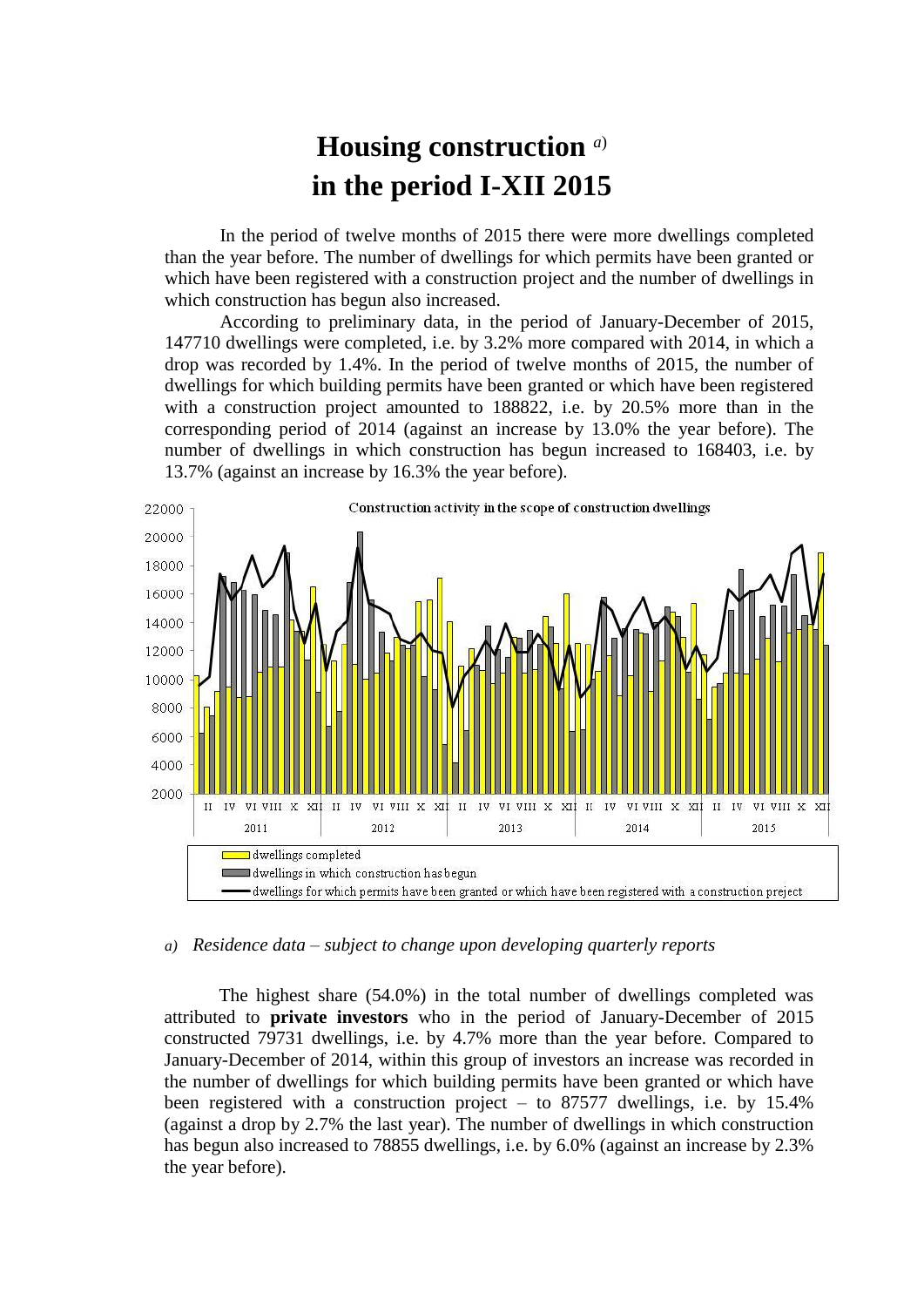**Developers**, in the period of twelve months of 2015, completed 62448 dwellings (which constituted 42.3% of the total number of dwellings completed), i.e. by 5.7% more than in 2014, when an increase was recorded by 4.6%. Investors who build for sale or rent received building permits for 97248 dwellings, i.e. by 25.5% more than the year before (when an increase was recorded by 38.3%). The number of dwellings in which construction has begun also increased to 86498 dwellings, i.e. by 24.1% (against an increase by 35.8% the year before). In 2015 dwellings for which developers received permits constituted 51.5% dwellings and dwellings in which construction has begun  $-51.4\%$  in the total number of dwellings completed.

**Housing cooperatives** in the period of twelve months of 2015 completed 2052 dwellings against 3490 dwellings the year before. The number of dwellings for which building permits have been granted decreased - to 1285 dwellings against 1362 dwellings the year before, but the number of dwellings in which construction has begun increased - to 1409 dwellings against 1351 dwellings the year before.

**Other investors** (municipal, public building society construction and company construction) in the period of twelve months of 2015 completed 3479 dwellings against 4482 dwellings the year before, of which in municipal construction - 1735 dwellings were completed against 2177 dwellings the last year, in public building society construction – 1300 dwellings against 1715 dwellings and in company construction – 444 dwellings against 590 dwellings in 2014. The number of dwellings for which permits have been granted increased to 2588 dwellings against 1995 dwellings the year before. The number of dwellings in which construction has begun decreased to 1765 dwellings against 2669 dwellings last year.

In the period of twelve months of 2015, an increase in **the number of dwellings completed** was recorded in nine voivodships, including the most substantial one in Pomorskie – by 20.5%, Podkarpackie – by 18.8% and Podlaskie – by 13.7%. In Dolnośląskie voivodship the number of dwellings completed at a level similar to last year. A decrease in the number of dwellings completed was recorded in six voivodships including the most substantial one in: Opolskie – by  $10.5\%$ , Małopolskie – by  $5.8\%$ and Mazowieckie – by 5.1%.

In the period of twelve months of 2015, an increase in the number of **dwellings for which permits have been granted or which have been registered with a construction project** was recorded in fifteen voivodships, of which the highest in: Warmińsko-Mazurskie - by 56.9%, Podlaskie – by 43.4% and Lubelskie – by 37.8%. A decrease in the number of permits or registrations with a construction project was recorded only in Lubuskie voivodship – by 1.7%. Most of dwellings for which permits have been granted or which have been registered with a construction project were in Mazowieckie voivodship – 41922 dwellings, i.e. by – 17.8 % more than the year before.

An increase in the number of **dwellings in which construction has begun** in the period of twelve months of 2015 was recorded in thirteen voivodships, of which the highest in: Dolnośląskie – by 37.4%, Zachodniopomorskie – by 31.2% and Lubuskie – by  $22.7\%$ . A drop in the number of dwellings in which construction has begun was recorded in three voivodships: in Podkarpackie – by 5.7%, Świętokrzyskie – by 3.3% and Opolskie – by 2.2%. Most of dwellings in which construction has begun were in Mazowieckie – 34964 dwellings, i.e. by – 5.6% more than the year before.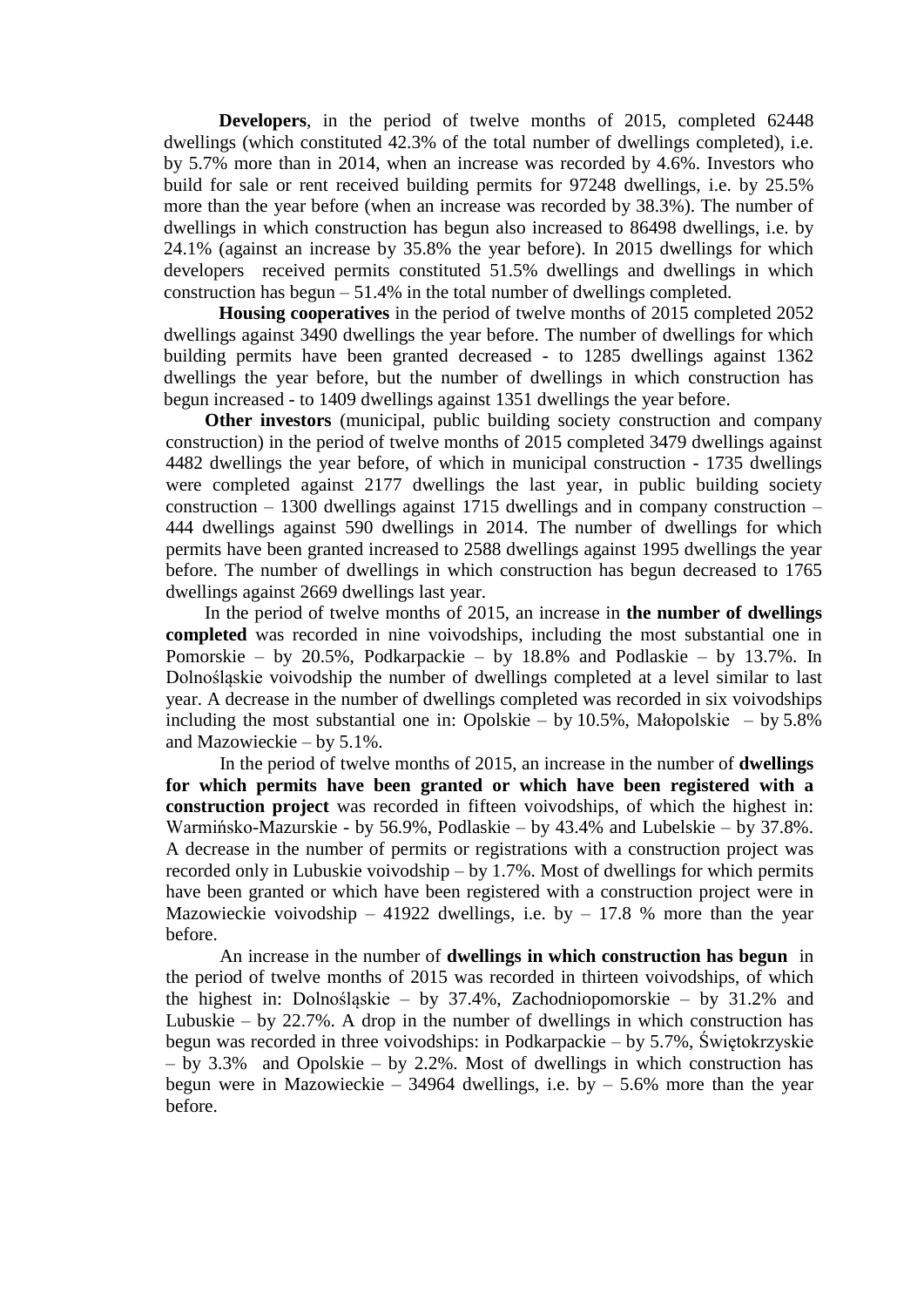|                                                                                                            | 2015                   |                     |                    |                        |                           |
|------------------------------------------------------------------------------------------------------------|------------------------|---------------------|--------------------|------------------------|---------------------------|
| <b>Forms</b>                                                                                               | XII                    |                     |                    | I-XII                  |                           |
| of construction                                                                                            | number<br>of dwellings | XII<br>$2014 = 100$ | XI<br>$2015 = 100$ | number<br>of dwellings | $I - XII$<br>$2014 = 100$ |
| <b>Dwellings completed</b>                                                                                 |                        |                     |                    |                        |                           |
|                                                                                                            | 18855                  | 123.3               | 135.7              | 147710                 | 103.2                     |
|                                                                                                            | 8955                   | 109.6               | 136.2              | 79731                  | 104.7                     |
| For sale or rent                                                                                           | 8962                   | 143.1               | 131.4              | 62448                  | 105.7                     |
| Cooperative                                                                                                | 460                    | 123.3               | 455.4              | 2052                   | 58.8                      |
|                                                                                                            | 478                    | 97.2                | 120.1              | 3479                   | 77.6                      |
| Dwellings in which construction has begun                                                                  |                        |                     |                    |                        |                           |
|                                                                                                            | 12378                  | 144.3               | 91.7               | 168403                 | 113.7                     |
|                                                                                                            | 3891                   | 131.7               | 77.1               | 78855                  | 106.0                     |
| For sale or rent                                                                                           | 8222                   | 152.3               | 100.3              | 86498                  | 124.1                     |
|                                                                                                            | 182                    | 113.8               | 171.7              | 1285                   | 94.3                      |
|                                                                                                            | 83                     | 138.3               | 55.3               | 1765                   | 66.1                      |
| Dwellings for which permits have been granted or which have been registered with a<br>construction project |                        |                     |                    |                        |                           |
|                                                                                                            | 17415                  | 141.0               | 125.5              | 188822                 | 120.5                     |
|                                                                                                            | 6869                   | 124.5               | 111.3              | 87577                  | 115.4                     |
| For sale or rent                                                                                           | 9936                   | 148.1               | 132.4              | 97248                  | 125.5                     |
|                                                                                                            | 105                    | 283.8               | 109.4              | 1409                   | 104.3                     |
|                                                                                                            | 505                    | 580.5               | 476.4              | 2588                   | 129.7                     |

*b) company, municipal, public building society.*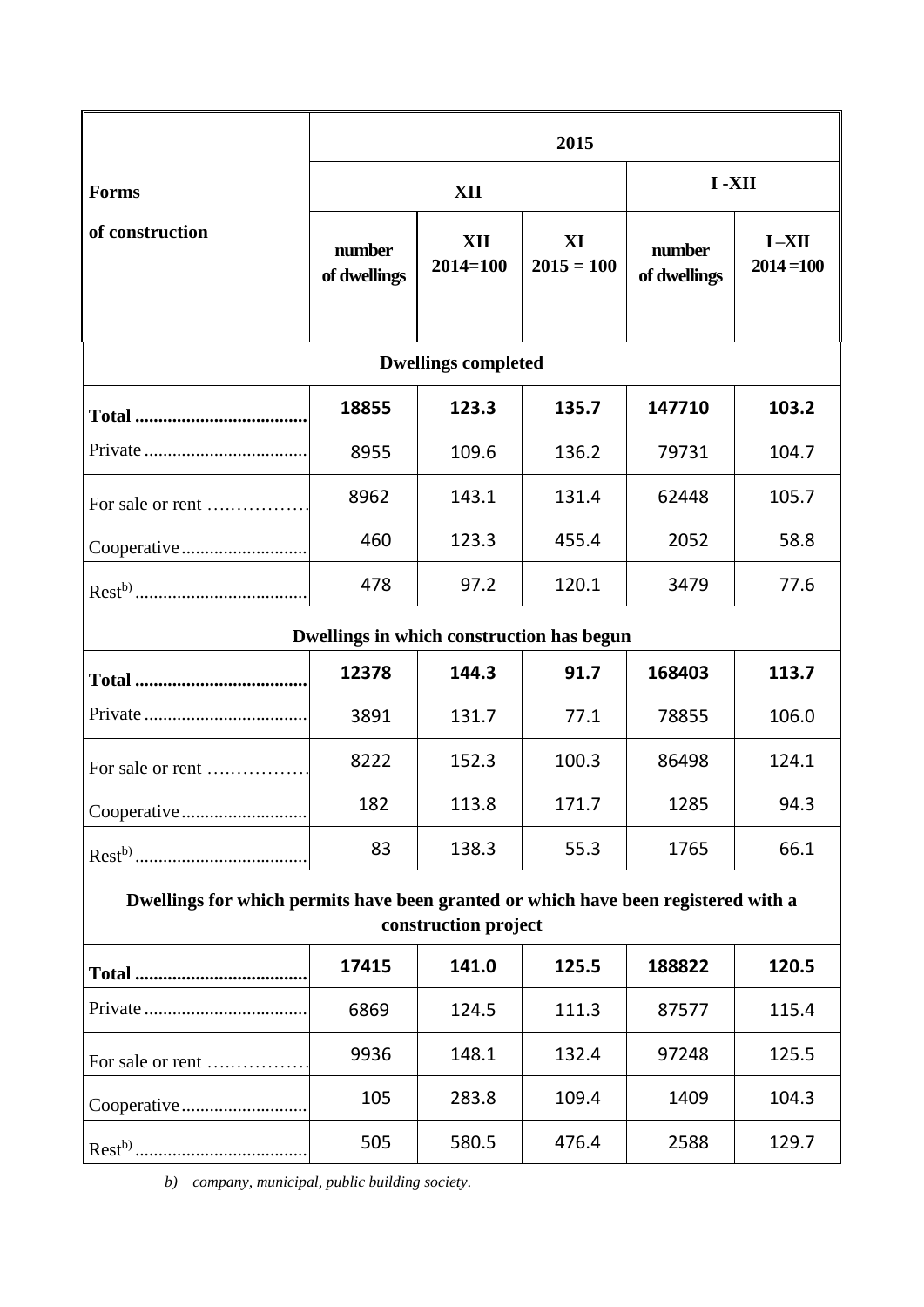